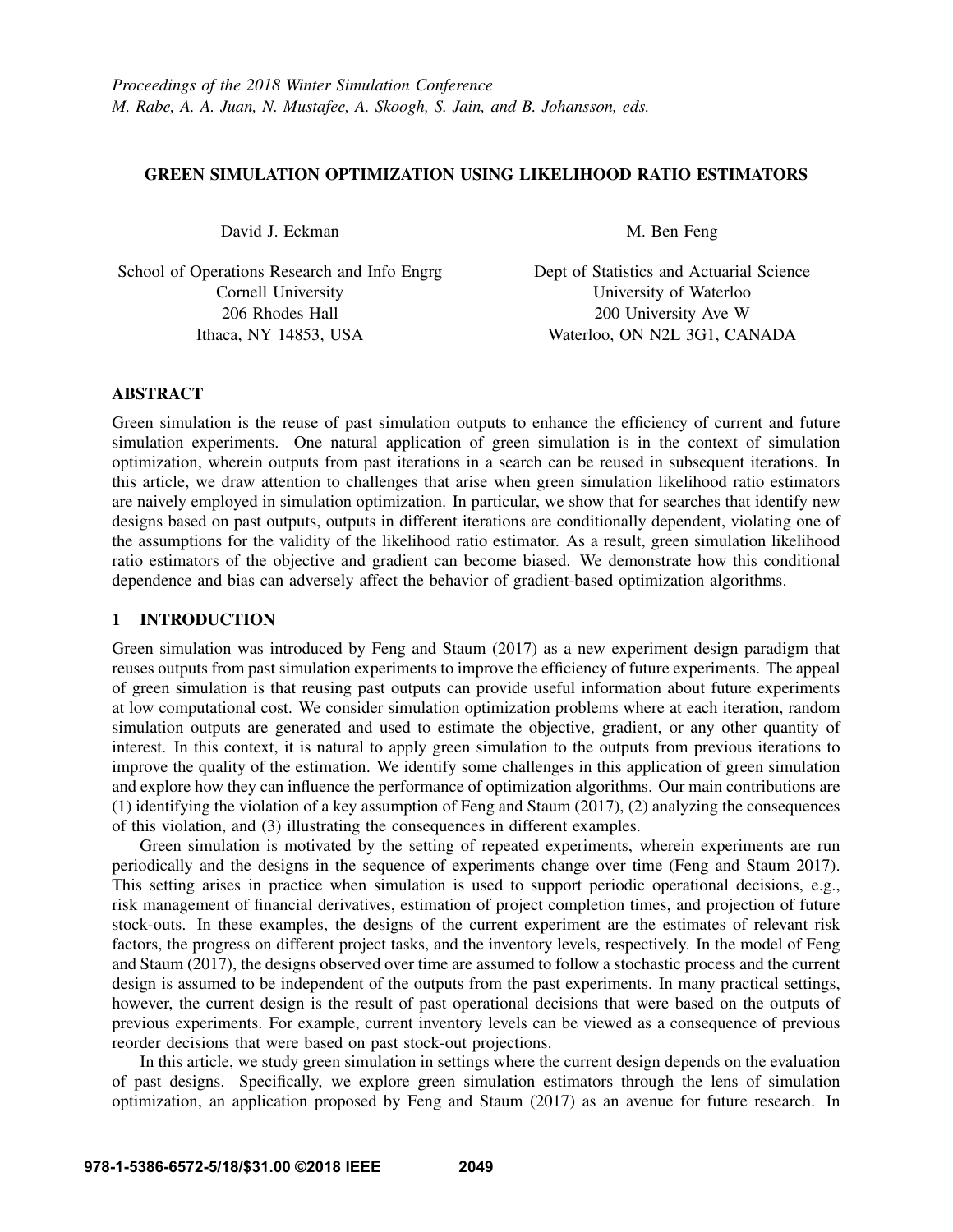simulation optimization problems, a decision-maker is concerned with identifying an optimal design when the performance of a design must be estimated via stochastic simulation. For the aforementioned inventory example, the decision-maker's goal may be to determine the reorder quantities that minimize some combination of reorder, holding, and stock-out costs.

Many simulation optimization algorithms feature a search process that identifies new designs for evaluation based on the observed or estimated performance of the current design and possibly all past designs. Simulation optimization searches can leverage green simulation estimators in several ways. Firstly, simulation outputs can be reused to estimate the objective function at any or all previously visited designs so as to guide a pattern search or to fit a metamodel. Secondly, green simulation estimates of the gradient can be used in a gradient-based search, such as stochastic approximation. Thirdly, if stochastic constraints are present, green simulation estimators can be used to estimate constraint violations.

If the computational cost of reusing outputs is low, green simulation estimators may be appealing for all of the above purposes. Nonetheless, green simulation estimators at the current design use the *same* outputs from past simulation experiments that were used by the search to identify the current design. Consequently, conditional on the designs visited along a search path, the outputs from past experiments are conditionally dependent. We further show how this conditional dependence can result in biased green simulation estimators of both the objective and the gradient. Through a number of examples, we illustrate how gradient-based searches, specifically stochastic approximation, can be misled by biased estimates of the gradient, leading to slower convergence. Moreover, if green simulation estimators are used in the extreme—with all past replications being reused—this bias can persist throughout a search. Although we focus on gradient-based searches in our examples, we believe that non-gradient-based searches would similarly suffer from the use of biased green simulation estimates of the objective.

A related issue arises in ranking and selection when the designs under consideration are determined by a simulation optimization search (Eckman and Henderson 2018). In this setting, a search may use the estimated ordering of previously explored designs to identify new designs. The primary issue is that simulation outputs that were independent and identically distributed become conditionally dependent given the identities of the explored designs. This conditional dependence can cause the statistical guarantees of ranking-and-selection procedures to be violated when outputs are reused.

Reusing simulation outputs has been studied in different contexts, especially in stochastic simulation metamodeling. For example, the nested simulation methods of Barton et al. (2013) and Xie et al. (2014) use stochastic kriging (Ankenman et al. 2010) to reuse outputs from a few designs to estimate the response surface for other designs. In reinforcement learning, off-policy learning methods reuse outputs to estimate the action-value function of a policy (Precup et al. 2001; Mandel et al. 2014).

One particular implementation of green simulation is the so-called likelihood ratio (LR) method, also known as the score function method. The LR method has been applied in metamodeling, sensitivity analysis, and optimization; see, for example, L'Ecuyer (1990), L'Ecuyer (1993), Rubinstein and Shapiro (1993), Kleijnen and Rubinstein (1996), Glasserman and Xu (2014), and Fu (2015). We focus on green simulation via the LR method, which weights pre-existing outputs by appropriate likelihood ratios to provide an unbiased estimator for the current experiment. This is the main implementation method studied in Feng and Staum (2017). In doing so, we restrict our attention to simulation optimization problems in which the design does not affect any structural parameters of the simulation model. This excludes, for example, simulation-based optimization of dynamic systems where the objective is to find the best facility layout.

A related application of the LR method is importance sampling, a technique commonly used for variance reduction or as an alternative to Markov chain Monte Carlo methods (Bugallo et al. 2017). Importance sampling has also been used in stochastic optimization algorithms, such as stochastic gradient descent (Zhao et al. 2015; Needell et al. 2016). A relevant extension of the importance sampling technique is adaptive importance sampling (AIS), in which the proposal distribution is iteratively updated based on past outputs to produce an estimator with smaller variance. AIS has also been incorporated into simulation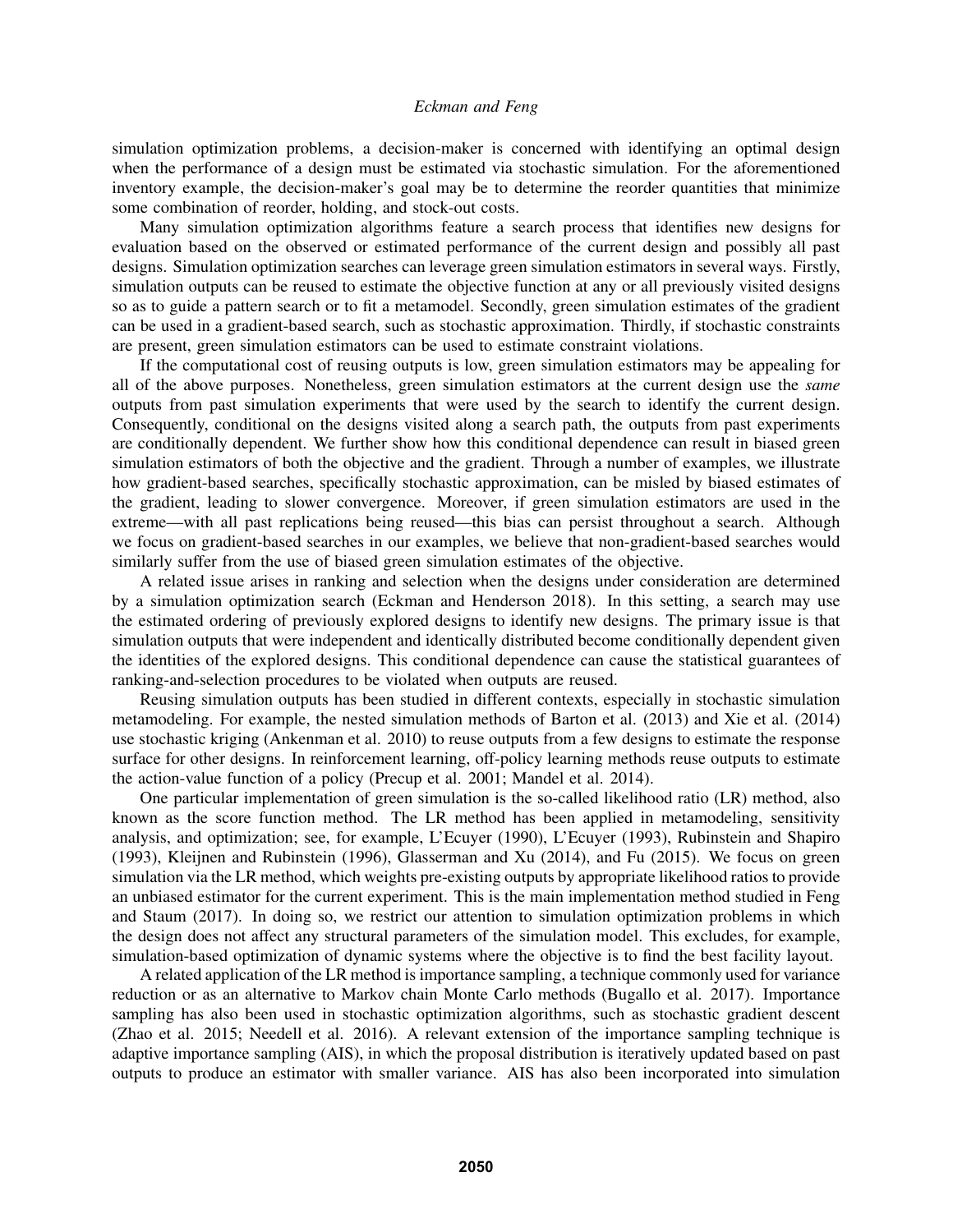optimization algorithms such as simultaneous perturbation stochastic approximation (SPSA) (Medina and Taflanidis 2014; Spall 1998).

## 2 GREEN LIKELIHOOD RATIO ESTIMATORS IN SIMULATION OPTIMIZATION

In developing green simulation estimators based on the likelihood ratio method, Feng and Staum (2017) consider a setting of repeated experiments in which the same simulation model (logic) is used to evaluate different designs. If the designs represent the distributional parameters for the random variables in the simulation model, outputs from previous designs can be weighted using the likelihood ratio method.

Mathematically, let  $x \in \mathcal{X}$  be a given design of interest; for clarity we use lowercase x when the design is fixed and uppercase  $X$  when it is stochastic. In the setting of Feng and Staum (2017), the sequence of designs  $\{X_k : k = 1, 2, ...\}$  is regarded as a discrete-time stochastic process on a Polish space  $\mathscr{X}$ . For a finite sequence of designs,  $X_1, \ldots, X_n$ , we will refer to  $X_n$  as the *current* design and to  $X_1, \ldots, X_{n-1}$  as *past* designs. Given  $X_n$ , the current simulation experiment samples a random vector  $Y_n$  according to the conditional likelihood  $f(\cdot; X_n)$ . Unless otherwise stated, we assume that for all  $x \in \mathcal{X}$ , the conditional likelihoods  $f(\cdot; x)$  have a common support  $\mathscr Y$ , i.e., Assumption (A4) in Feng and Staum (2017). After the random vector  $Y_n$  is simulated, the simulation logic  $h(\cdot): \mathscr{Y} \mapsto \mathbb{R}$  is applied to produce the simulation output  $h(Y_n)$ .

Conditional on  $X_n = x$ , the goal of the current experiment is to estimate the expected performance

$$
\mu(x) = \mathbb{E}_x[h(Y_n)] = \int_{\mathcal{Y}} h(y)f(y;x)dy,
$$
\n(1)

where  $\mathbb{E}_x$  denotes expectation under the conditional likelihood  $f(\cdot; x)$ . In the simulation optimization context,  $\mu(x)$  is the objective function value at the iterate *x*. In (1), the design *x* is not an argument to the simulation logic  $h(\cdot)$ , so it affects the expected performance  $\mu(x)$  only through the conditional likelihood  $f(\cdot; x)$ . The model described in (1) is not suitable for all settings; for example, if *x* represents the number of servers in a queuing system and is a direct input to the system performance measure  $h(\cdot)$ , then (1) does not apply. Nevertheless, in such settings it may be possible to "push out" the dependence of  $h(\cdot)$  on *x* to the conditional likelihood  $f(\cdot; x)$  (Rubinstein 1992).

A common way to estimate  $\mu(x)$  is by running r independent replications of the simulation model and then taking the sample average of the outputs, i.e., the *Standard Monte Carlo (SMC)* estimator:

$$
\widehat{\mu}_r^{SMC}(x) = \frac{1}{r} \sum_{j=1}^r h(Y^{(j)}), \qquad Y^{(j)} \text{ i.i.d.} \sim f(y; x), \ \forall j = 1, \dots, r. \tag{2}
$$

For simplicity, we assume that the number of replications, *r*, is fixed for all designs, but this is not essential.

We see from (2) that only the outputs in the current experiment are used to estimate  $\mu(x)$ ; outputs from previous experiments, if any, remain unused. This observation motivates the use of the LR method to reuse the outputs from past designs in the current estimate by properly weighting them using likelihood ratios (Feng and Staum 2017). Let  $h(\widetilde{Y}^{(j)})$  denote the simulation output of the *j*th replication from an experiment of design  $\tilde{x}$ . Then the LR estimator that uses  $h(\tilde{Y}^{(1)}),...,h(\tilde{Y}^{(r)})$  to estimate (1) is given by

$$
\widehat{\mu}_r^{LR}(x,\widetilde{x}) = \frac{1}{r} \sum_{j=1}^r h(\widetilde{Y}^{(j)}) \frac{f(\widetilde{Y}^{(j)};x)}{f(\widetilde{Y}^{(j)};\widetilde{x})}.
$$
\n(3)

Mathematically, the LR method is similar to importance sampling, but the two methods differ in their purposes: the LR method is often used to reuse outputs from other designs that are fixed, while importance sampling often tries to find an optimal design  $\tilde{x}$  to minimize the variance of  $\hat{\mu}_r^{LR}(x,\tilde{x})$ . Since  $f(\cdot;x)$  and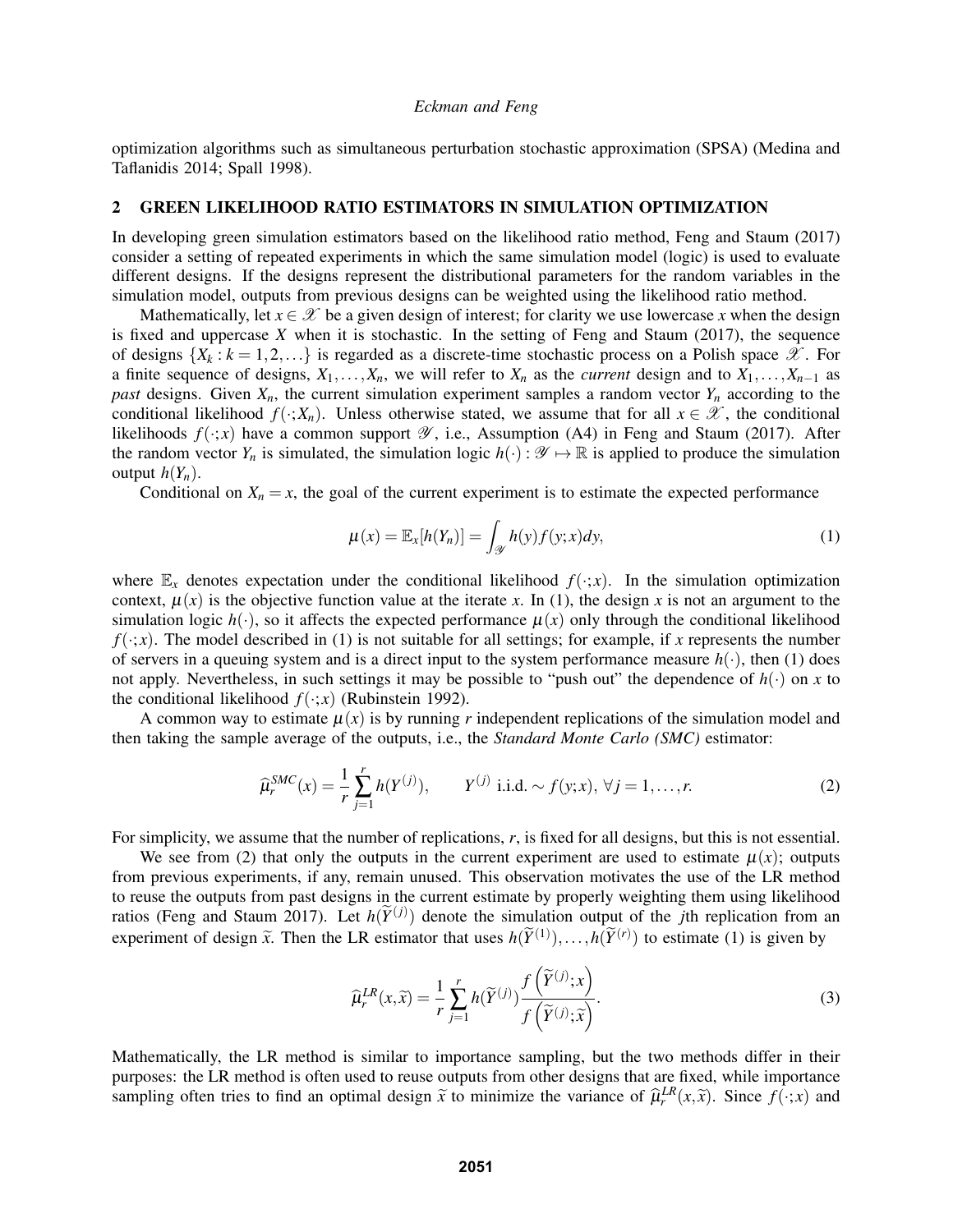*f*( $\cdot$ ;  $\tilde{x}$ ) are assumed to have a common support, one can show that  $\hat{\mu}_r^{LR}(x,\tilde{x})$  is unbiased for any  $x \in \mathcal{X}$ :

$$
\mathbb{E}_{\widetilde{x}}\left[\widehat{\mu}_{r}^{LR}(x,\widetilde{x})\right] = \frac{1}{r}\sum_{j=1}^{r} \int_{\mathscr{Y}} h(y) \frac{f(y;x)}{f(y;\widetilde{x})} f(y;\widetilde{x}) dy = \mathbb{E}_{x}[h(Y)] = \mu(x).
$$

For a given design x, the green simulation *individual likelihood ratio* (ILR) estimator of  $\mu(x)$ , given previous simulation experiments of designs  $X_1, \ldots, X_n$ , is

$$
\widehat{\mu}_{n,r}^{ILR}(x) = \frac{1}{n} \sum_{k=1}^{n} \left[ \frac{1}{r} \sum_{j=1}^{r} h\left(Y_k^{(j)}\right) \frac{f\left(Y_k^{(j)}; x\right)}{f\left(Y_k^{(j)}; X_k\right)} \right], \quad Y_k^{(j)} \text{ i.i.d.} \sim f(y; X_k), \forall j \text{ and } \forall k. \tag{4}
$$

We can see from (4) that the ILR estimator is an average of LR estimators  $\hat{\mu}_r^L R(x, X_k)$  for  $k = 1, \ldots, n$ . While the ILR estimator reuses all past outputs, the number of operations needed to compute it grows linearly in the number of iterations since the numerators of the likelihood ratios must be recalculated at each iteration. In this article, we focus on the ILR estimator and refer to Hesterberg (1995), Hesterberg (1988), Owen and Zhou (2000), Veach and Guibas (1995), and Feng and Staum (2017) for other LR estimators that have been studied in the literature.

Among the six assumptions made in Feng and Staum (2017) to justify the use of the LR method in the repeated experiments context, we focus on an assumption that is usually violated by simulation optimization searches but can easily be overlooked. To facilitate further discussion, we paraphrase it using our notation:

Assumption 1 (Assumption (A2) in Feng and Staum (2017)) For any  $k, k' \neq k$ , *j*, and *j'*, given  $X_k, Y_k^{(j)}$  $\binom{J}{k}$ <sup> $X_k$ </sup> is conditionally independent of  $X_{k'}$  and  $Y_{k'}^{(j')}$  $\int_{k'}^{(J)} |X_{k'}|$ 

This assumption holds in the repeated experiments studied in Feng and Staum (2017), where the parameters  $X_k$  for  $k = 1, 2, \ldots$  follows a stochastic process that is independent of the stochasticity of the simulation experiments. In the context of simulation optimization, however, this assumption can be violated because the random sample in each simulation experiment affects the value of the next iterate. This dependence can have an adverse effect on the optimization problem, as we will demonstrate.

Assumption 1 enables the following proof of the unbiasedness of  $\hat{\mu}_{n,r}^{ILR}(x)$ , conditional on the identities as designs  $Y_n$ . of the designs  $X_1, \ldots, X_n$ :

$$
\mathbb{E}[\widehat{\mu}_{n,r}^{ILR}(x)|X_1 = x_1, ..., X_n = x_n] = \frac{1}{n} \sum_{k=1}^n \left[ \frac{1}{r} \sum_{j=1}^r \mathbb{E} \left[ h\left(Y_k^{(j)}\right) \frac{f\left(Y_k^{(j)}; x\right)}{f\left(Y_k^{(j)}; X_k\right)} \middle| X_1 = x_1, ..., X_n = x_n \right] \right]
$$

$$
= \frac{1}{n} \sum_{k=1}^n \left[ \frac{1}{r} \sum_{j=1}^r \mathbb{E} \left[ h\left(Y_k^{(j)}\right) \frac{f\left(Y_k^{(j)}; x\right)}{f\left(Y_k^{(j)}; X_k\right)} \middle| X_k = x_k \right] \right] = \mu(x), \tag{5}
$$

where the second equality holds only if Assumption 1 holds. Every term in the ILR estimator, i.e., every LR-weighted simulation output, is conditionally unbiased.

Besides reusing outputs to estimate the objective, the LR method can in some instances produce green simulation estimators of the gradient. Gradient estimation in simulation optimization and sensitivity analysis of stochastic simulation is an important research topic in its own right; general references include L'Ecuyer (1990) and Fu (2015). In this article, we consider the so-called likelihood ratio (LR) or score function (SF) gradient estimator due to its relation to LR estimators for the objective function value. Under certain technical conditions, one can show that based on (1):

$$
\nabla_x \mu(x) = \nabla_x \left( \int_{\mathcal{Y}} h(y) f(y; x) \, dy \right) = \int_{\mathcal{Y}} h(y) \nabla_x f(y; x) \, dy = \int_{\mathcal{Y}} \left[ h(y) \frac{f(y; x)}{f(y; \tilde{x})} \nabla_x \log f(y; x) \right] f(y; \tilde{x}) \, dy.
$$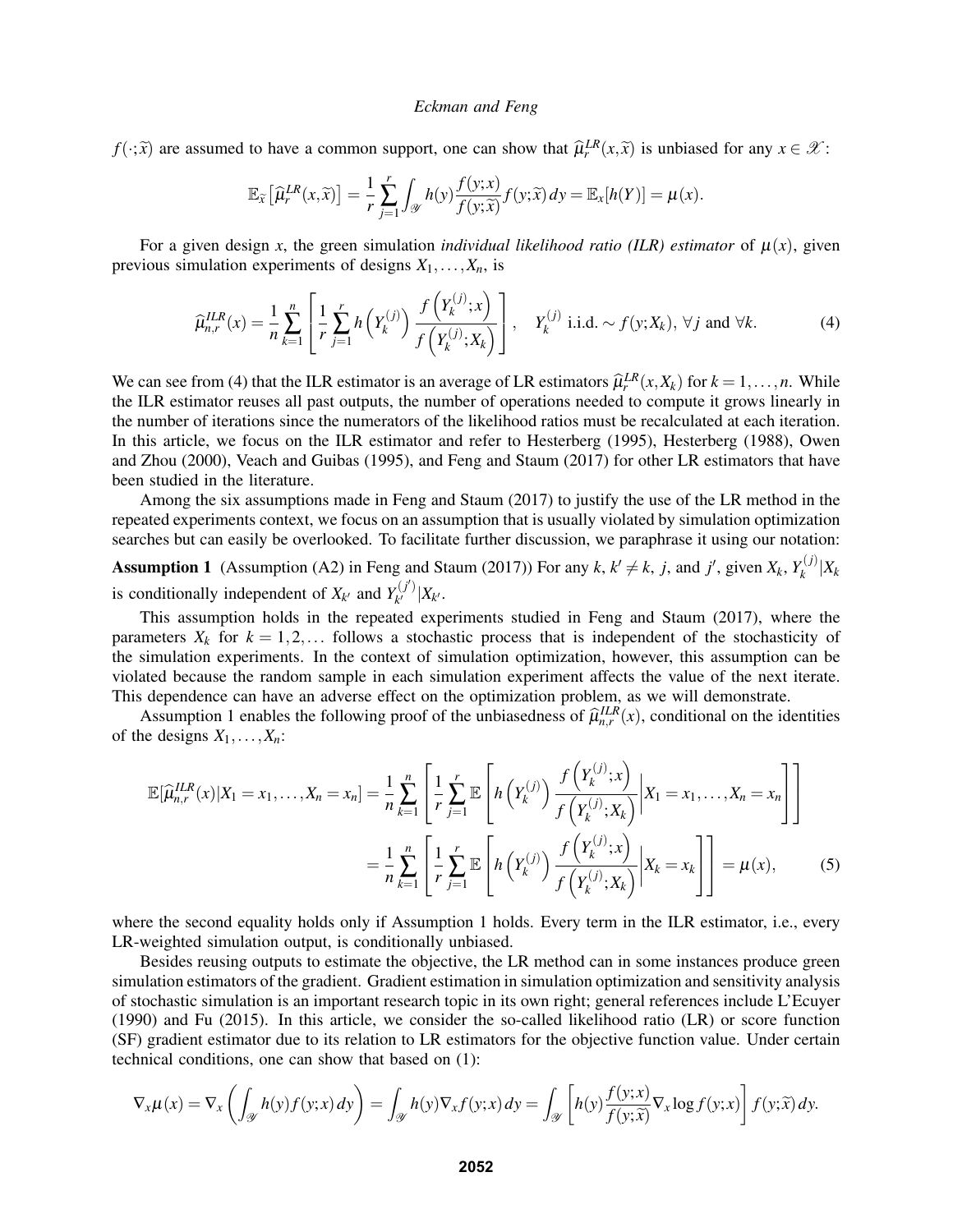Inspired by the ILR estimator (4), the green simulation *ILR gradient estimator* is given by

$$
\widehat{\nabla \mu}_{n,r}^{ILR}(x) = \frac{1}{n} \sum_{k=1}^{n} \left[ \frac{1}{r} \sum_{j=1}^{r} h\left(Y_k^{(j)}\right) \frac{f\left(Y_k^{(j)}; x\right)}{f\left(Y_k^{(j)}; X_k\right)} \nabla_x \log f(Y_k^{(j)}; x) \right], \quad Y_k^{(j)} \text{ i.i.d.} \sim f(y; X_k) \ \forall j \text{ and } \forall k. \quad (6)
$$

Due to the similarities between the ILR estimator (4) and the ILR gradient estimator (6), it is natural—or at least computationally efficient—to use them together in a gradient-based simulation optimization search. However, because of these similarities, the two estimators could be highly correlated, possibly leading to undesirable behavior in the search.

As alluded to above, in the majority of simulation optimization algorithms, the current design  $X_n$  is determined by the past random samples  $Y_k^{(1)}$  $X_k^{(1)}, \ldots, Y_k^{(r)}$  $f_k^{(r)}$  for  $k = 1, ..., n - 1$ . For example, in many gradientbased searches, simulation outputs generated from experiments of the current design are used to estimate the gradient, and the next design is found by moving in the opposite direction (for minimization problems). Therefore, knowing the current design  $X_n$  and previous design  $X_{n-1}$  reveals additional information about the previous random outputs  $h(Y_{n-1}^{(1)})$  $h_{n-1}^{(1)}$ ),...,*h*(*Y*<sub>n-1</sub>) *n*−1 ) that were used to estimate the gradient at *Xn*−1. Consequently, for  $j = 1, \ldots, r$ , the random sample  $Y_{n-1}^{(j)}$  $\binom{f(j)}{n-1}$  {*X*<sub>*n*−1</sub>,*X<sub>n</sub>*} follows a different distribution than *Y*<sub>*n*−1</sub>  $\prod_{n=1}^{(J)} |X_{n-1}, \text{ i.e.,}$ conditional on  $X_{n-1}$ ,  $Y_{n-1}^{(j)}$  $\sum_{n=1}^{N} |X_{n-1}|$  is not conditionally independent of  $X_n$ . So Assumption 1 is violated.

To articulate this dependence, denote the search process that identifies the next design by

$$
X_n = s(\mathbf{X}_{n-1}, h(\mathbf{Y}_{n-1})), \tag{7}
$$

where  $X_{n-1} = \{X_1, \ldots, X_{n-1}\}\$  and  $h(Y_{n-1}) = \{\{h(Y_1^{(1)})\}$  $\binom{1}{1}$ ,...,*h*( $Y_1^{(r)}$  $\{h(Y^{(1)}_{n-1})\},\ldots,\{h(Y^{(1)}_{n-1})\}$ *n*<sup>−1</sup></sup>,...,*h*(*Y*<sub>*n*<sup>−1</sup></sup>),...,*h*(*Y*<sub>*n*<sup>−1</sup>)</sub></sub>  $\binom{r}{n-1}$ } }. In other words, X*n*−<sup>1</sup> represents the past designs and *h*(Y*n*−1) represents the past simulation outputs. In many gradient-based searches,  $s(X_{n-1}, h(Y_{n-1})) = X_{n-1} - \alpha_{n-1} \widehat{\nabla \mu}(X_{n-1})$ , where  $\{\alpha_k : k = 1, 2, ...\}$  is a gain sequence and the gradient estimate  $\nabla \mu(X_{n-1})$  is a function of the past outputs  $h(Y_{n-1})$ . Although not explicitly accounted for in (7),  $s(·)$  may also take random inputs, for instance when the next design is determined stochastically. Examples include simulated annealing and model-based stochastic search methods; see, for example, Kirkpatrick et al. (1983), Van Laarhoven and Aarts (1987), Aarts and Korst (1989), Zhou and Chen (2013), and Hu (2015).

In the simulation optimization context, the conditional dependence introduced by the search process  $s(\cdot)$  and the consequent violation of Assumption 1 imply that the second equality in (5) no longer holds. Therefore the ILR estimator of the objective,  $\hat{\mu}_{n,r}^{ILR}(x)$ , is conditionally biased given the identities of the designs  $X_1, \ldots, X_n$ . For similar reasons, the ILR estimator of the gradient,  $\widehat{\nabla \mu}_{n,r}^{ILR}$  $\prod_{n,r} (x)$ , is also conditionally biased. In Section 3, we illustrate different adverse effects of using these biased green simulation estimators in simulation optimization problems.

## 3 NUMERICAL ILLUSTRATIONS

We present three numerical examples, in increasing order of complexity, to illustrate the adverse effects of naively applying green simulation ILR estimators in simulation optimization. The first example shows how conditional bias can appear in the ILR estimator of the objective after only two iterations of a search and how it could theoretically be eliminated. The second and third examples highlight how the trajectories of gradient-based searches behave when ILR estimators are used by the search. In these examples, we observe that the conditional bias of the ILR estimators of the objective and the gradient can be reduced by taking more replications at each iteration.

## 3.1 Green Simulation ILR Estimators in a Two-Iteration Search

We first consider two iterations of a simple search to demonstrate some of the deficiencies of ILR estimators when used in simulation optimization. This example focuses on the dependence among simulation outputs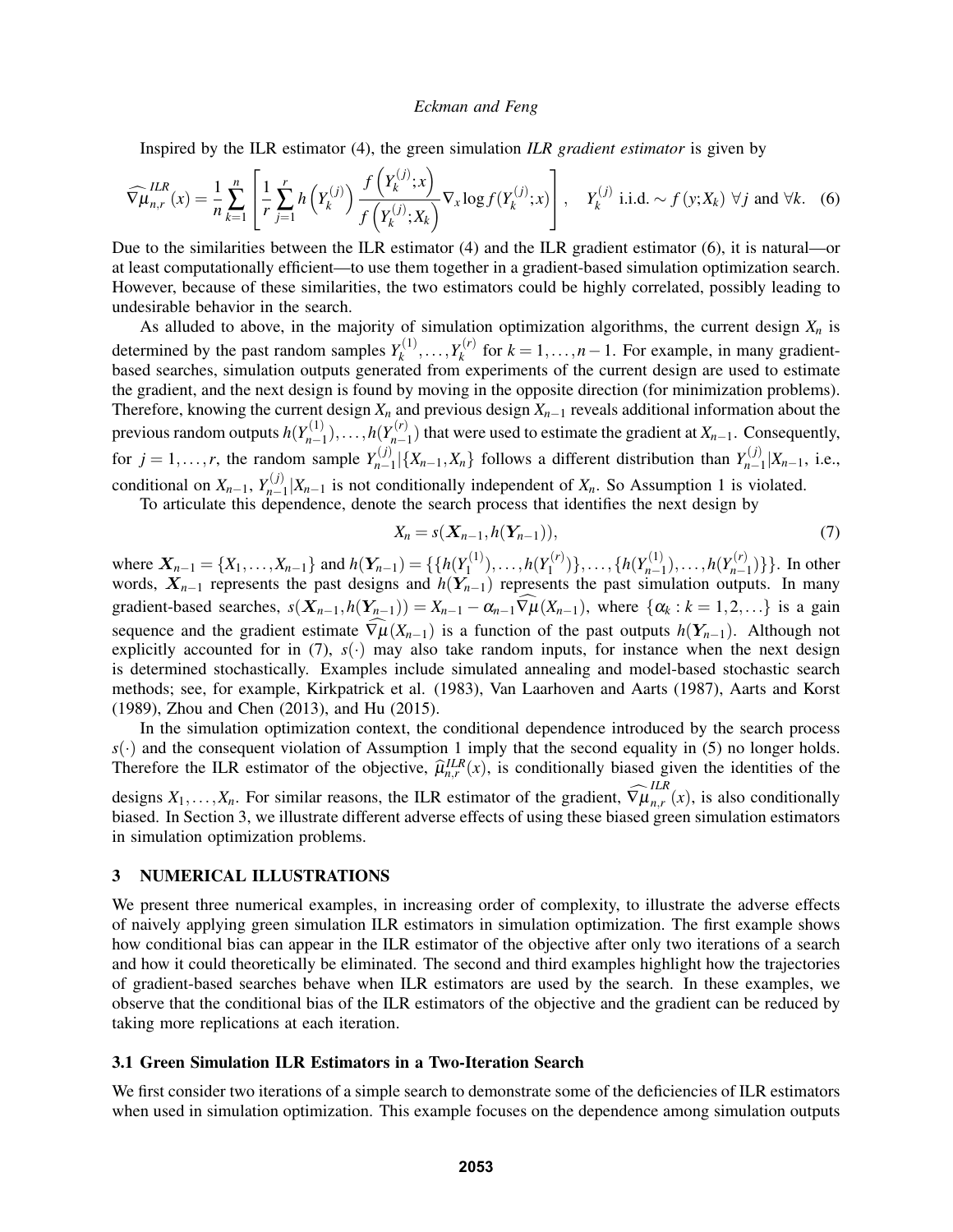that is introduced by the search; discussions about the underlying optimization problem are omitted. To simplify the discussion that follows, we assume that the simulation logic returns the scalar input *Y* as its output, i.e.,  $h(Y) = Y$ .

Suppose that the search starts at an initial design  $x_1 = 1/2$  and generates  $Y_1 \sim \text{Bernoulli}(x_1)$ . Based on *Y*<sub>1</sub>, the search chooses the second design to be either  $x_2 = 1/3$  or  $x_2 = 2/3$ —using the decision rule illustrated in Figure 1—and then generates  $Y_2$  ∼ Bernoulli $(x_2)$ .



Figure 1: Decision rule for identifying second design  $X_2$  based on  $Y_1$ .

For a given second design  $x_2$ , the true objective value is  $\mu(x_2) = x_2$  and the green simulation ILR estimator of the objective is

$$
\widehat{\mu}_{2,1}^{ILR}(x_2) = \frac{1}{2} Y_1 \frac{f(Y_1; x_2)}{f(Y_1; x_1)} + \frac{1}{2} Y_2,
$$

where  $f(y; x) = x^y(1-x)^{1-y}$ . Given  $x_1$  and  $x_2$ , the conditional expectation of the ILR estimator of the objective at the second design is

$$
\mathbb{E}\left[\hat{\mu}_{2,1}^{ILR}(X_2)|X_1=x_1,X_2=x_2\right] = \frac{1}{2}\mathbb{E}\left[Y_1\frac{f(Y_1;x_2)}{f(Y_1;x_2)}\bigg|X_1=x_1,X_2=x_2\right] + \frac{1}{2}\mathbb{E}[Y_2|X_1=x_1,X_2=x_2]
$$

$$
=\frac{1}{2}\left[\sum_{y_1\in\{0,1\}}y_1\frac{f(y_1;x_2)}{f(y_1;x_1)}g_1(y_1;x_1,x_2)\right] + \frac{1}{2}\mathbb{E}[Y_2|X_2=x_2].\tag{8}
$$

where  $g_1(y_1; x_1, x_2) = \mathbb{P}(Y_1 = y_1 | X_1 = x_1, X_2 = x_2)$ . Since  $x_1$  is fixed, Bayes' rule yields

$$
g_1(y_1; x_1, x_2) = \frac{\mathbb{P}(X_2 = x_2 | Y_1 = y_1, X_1 = x_1) \mathbb{P}(Y_1 = y_1 | X_1 = x_1)}{\sum_{y_1 \in \{0, 1\}} \mathbb{P}(X_2 = x_2 | Y_1 = y_1, X_1 = x_1) \mathbb{P}(Y_1 = y_1 | X_1 = x_1)}.
$$
\n(9)

The probabilities shown in Figure 1 can be substituted into (9) to check that

$$
g_1\left(0; \frac{1}{2}, \frac{1}{3}\right) = \frac{16}{21}, \quad g_1\left(1; \frac{1}{2}, \frac{1}{3}\right) = \frac{5}{21}, \quad g_1\left(0; \frac{1}{2}, \frac{2}{3}\right) = \frac{4}{19}, \quad \text{and} \quad g_1\left(1; \frac{1}{2}, \frac{2}{3}\right) = \frac{15}{19},
$$

and hence

$$
\mathbb{E}\left[\widehat{\mu}_{2,1}^{ILR}(X_2)\bigg|X_1=\frac{1}{2},X_2=\frac{1}{3}\right]=\frac{31}{126}<\frac{1}{3}\quad\text{and}\quad\mathbb{E}\left[\widehat{\mu}_{2,1}^{ILR}(X_2)\bigg|X_1=\frac{1}{2},X_2=\frac{2}{3}\right]=\frac{49}{57}>\frac{2}{3}.
$$

The ILR estimator is therefore biased low when  $X_2 = 1/3$  and biased high when  $X_2 = 2/3$ . Furthermore, the ILR estimator is also *unconditionally* biased in this example. From Figure 1, it can be seen that  $X_2 = 1/3$ with probability 21/40 and  $X_2 = 2/3$  with probability 19/40, and so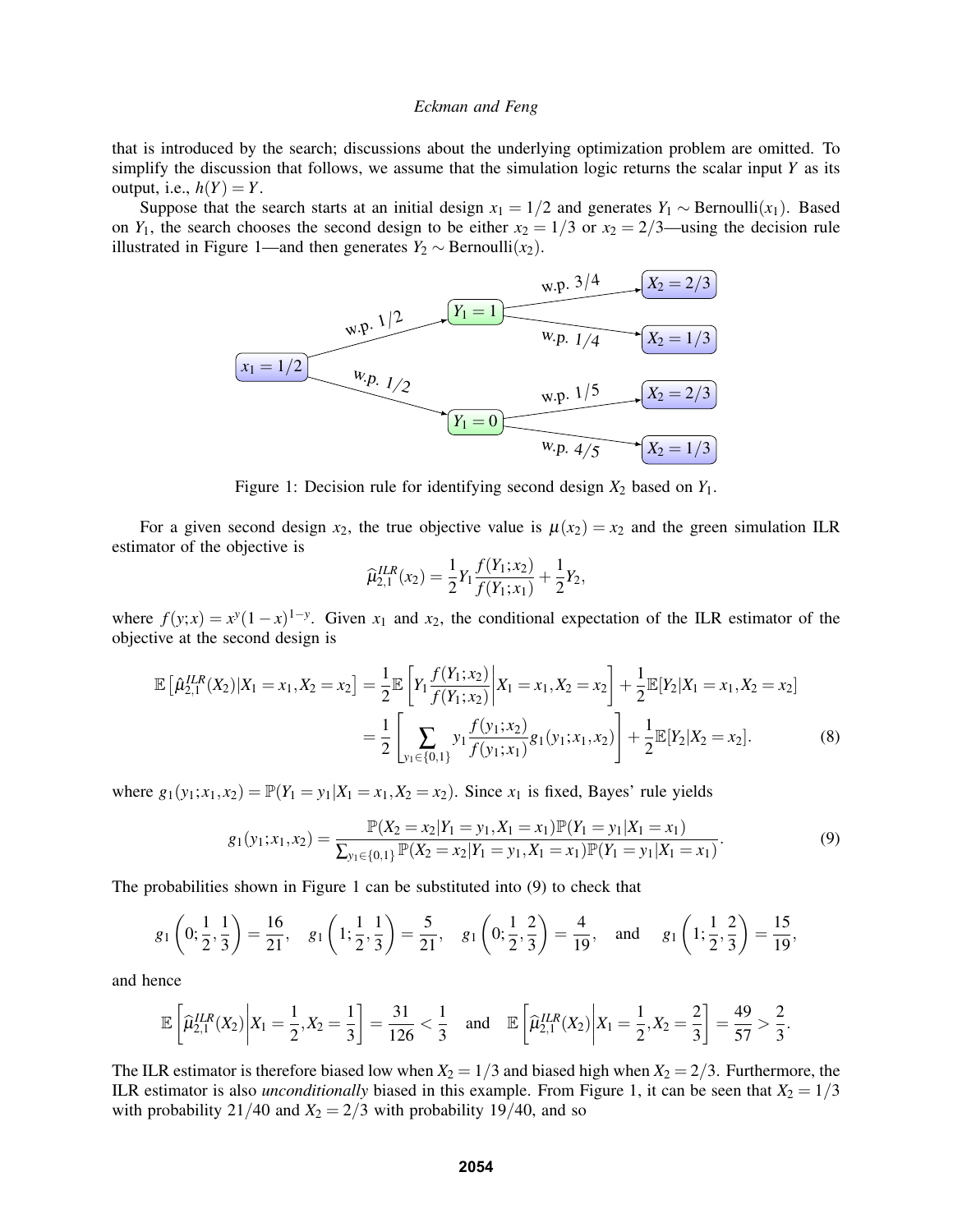$$
\mathbb{E}[\hat{\mu}_{2,1}^{ILR}(X_2)] = \left(\frac{31}{126}\right)\frac{21}{40} + \left(\frac{49}{57}\right)\frac{19}{40} = \frac{43}{80}, \quad \text{whereas} \quad \mathbb{E}[\mu(X_2)] = \left(\frac{1}{3}\right)\frac{21}{40} + \left(\frac{2}{3}\right)\frac{19}{40} = \frac{59}{120}.
$$

From (8), it can be inferred that the conditional (and unconditional) bias of the ILR estimator would disappear if the denominator in the likelihood ratio were replaced with the conditional likelihood  $g_1(y_1; x_1, x_2)$ . Unfortunately, the derivation of this conditional likelihood in (9) implicitly requires knowledge of the distribution of the simulation outputs  $h(Y)$ . If this knowledge were available, it would be possible to estimate  $\mu(x)$  via numerical integration and avoid the need to simulate altogether.

## 3.2 Minimizing a Constant Objective Function with Bernoulli Random Samples

We now study a more optimization-oriented example and explore how the conditional dependence and bias of the ILR estimators are manifested throughout a search.

Let  $x \in \mathcal{X} = [0,1]$  be the design at any iteration and let  $Y|x \sim \text{Bernoulli}(x)$  with support  $\mathcal{Y} = \{0,1\}.$ In addition, the simulation logic is a constant function given by  $h(0) = h(1) = 1$ . As a result, the objective function is also a constant, i.e.,  $\mu(x) = \mathbb{E}_x[h(Y)] = 1$  for all  $x \in \mathcal{X}$ . We consider minimizing  $\mu(x)$  over  $\mathscr X$  using a gradient-based search. Admittedly, this problem is trivial and does not require any (simulation) optimization. Nevertheless, it provides valuable insights about the use of green simulation ILR estimators in simulation optimization.

Since the simulation logic is constant, the SMC estimator for the objective is always accurate, i.e., unbiased with zero variance. Furthermore, any gradient estimate based on finite differences or infinitesimal perturbation analysis (IPA) will be zero with probability 1, hence the iterates will not move away from the initial design. In contrast, the likelihood ratios in the ILR estimators of the objective and the gradient depend on the random outputs at each iteration, resulting in non-zero variance for both estimators. As we will see, using ILR estimators in a gradient-based search affects the search's behavior in surprising ways.

For any  $x \in \mathcal{X}$ , the probability mass function (pmf) of the Bernoulli distribution is  $f(y; x) = x^y(1-x)^{1-y}$ for  $y \in \mathscr{Y}$ . The likelihood ratio is then  $\frac{f(y; x)}{f(y; \tilde{x})} = \frac{x}{\tilde{x}} \mathbf{1}\{y = 1\} + \frac{1-x}{1-\tilde{x}} \mathbf{1}\{y = 0\}$ , where  $\mathbf{1}\{\cdot\}$  is the indicator  $\overline{x}$ **1**  $y - 1$   $f$   $\overline{1-x}$ function. In addition, the score function is  $\nabla_x \log f(y; x) = \frac{1\{y=1\}}{x} - \frac{1\{y=0\}}{1-x}$  $\frac{y=y_1}{1-x}$ . As a result, the green simulation ILR estimators for  $\mu(x)$  and its gradient are given by

$$
\widehat{\mu}_{n,r}^{ILR}(x) = \frac{1}{nr} \sum_{k=1}^{n} \left[ \sum_{j:Y_k^{(j)}=1} \frac{x}{X_k} + \sum_{j:Y_k^{(j)}=0} \frac{1-x}{1-X_k} \right], \quad \widehat{\nabla\mu}_{n,r}^{ILR}(x) = \frac{1}{nr} \sum_{k=1}^{n} \left[ \sum_{j:Y_k^{(j)}=1} \frac{1}{X_k} - \sum_{j:Y_k^{(j)}=0} \frac{1}{1-X_k} \right]. \tag{10}
$$

For illustration, we test a stochastic approximation algorithm and initialize it in the center of the design space, i.e.,  $X_1 = 1/2$  with probability 1. At the *k*th iterate  $X_k$ , the objective value is estimated by  $\hat{\mu}_{k,r}^{ILR}(\hat{X_k})$ and the next design is  $X_{k+1} = \max\{\min\{X_k - \alpha_k\widehat{\nabla}\mu_{k,r}\}\}$  $\sum_{k,r}^{r} (X_k)$ , 1, 0, where  $\alpha_k$  is the step size or learning rate at each iteration; we consider a sequence of diminishing step sizes  $\alpha_k = 0.1/k$  in this example.

We first run the above algorithm with 1 replication per iteration for 100 iterations. Figure 2a depicts the *estimated* objective value on the vertical axis and the iterates on the horizontal axis for three macroreplications of the algorithm. That is, the horizontal changes on a given curve describe the trajectory of the search path while the vertical changes show how the ILR estimate of the objective at the current iterate changes throughout the algorithm. The search trajectories shown in Figure 2a tend to be fairly smooth because the ILR estimate of the gradient only changes by a single term from iteration to iteration. In contrast, if LR/SF gradient estimates based on outputs at only the current design were used in a stochastic approximation algorithm, the search trajectory would be expected to oscillate back and forth from iteration to iteration.

Another important observation from Figure 2a is that the ILR estimator underestimates the objective throughout the algorithm, with the negative bias being most significant during the first few iterations. This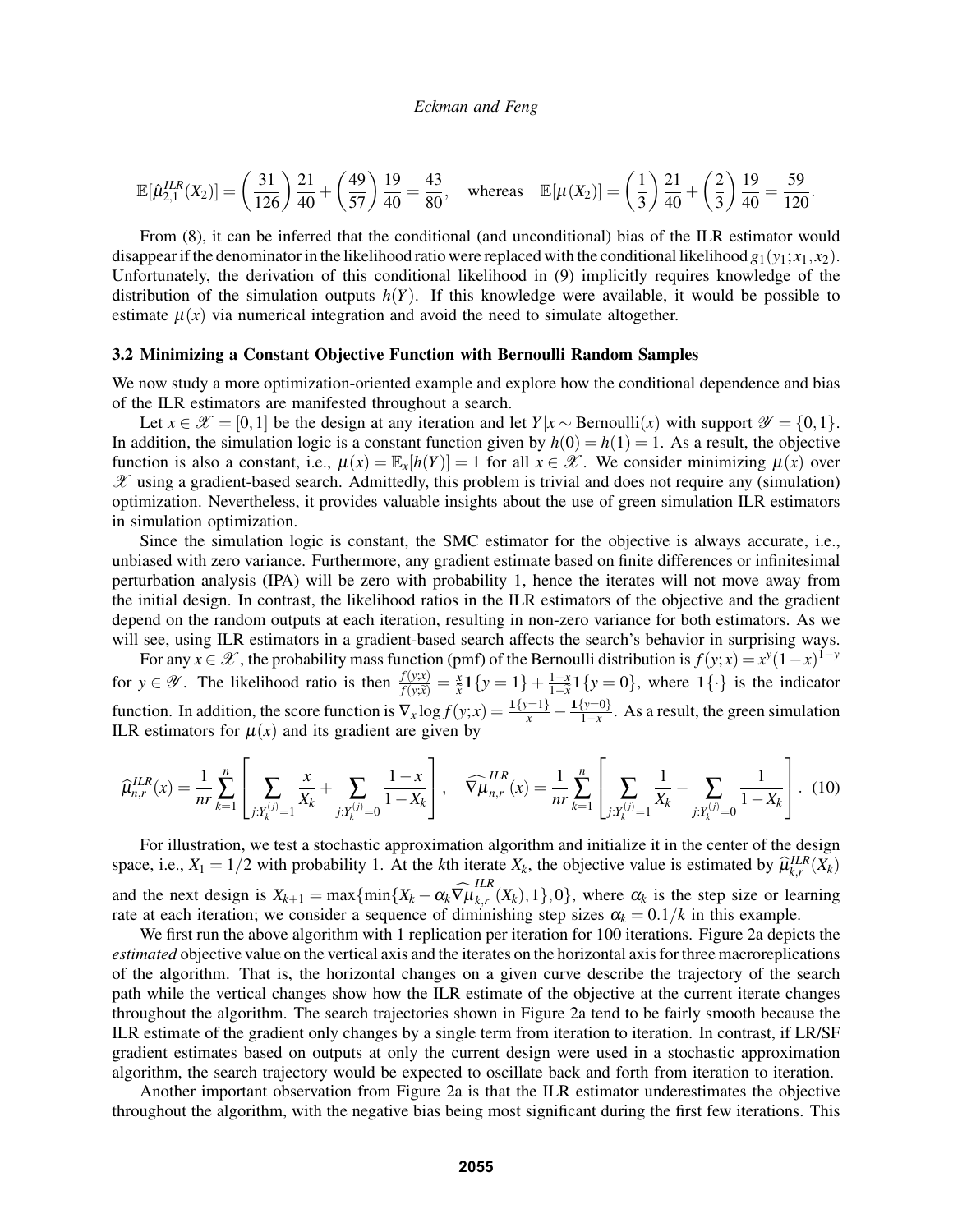



Figure 2: Minimizing a constant objective function using stochastic approximation with ILR estimators.

negative bias can be most easily understood by considering the first two iterations of the algorithm. From  $(10), \widehat{\nabla \mu}_{1,1}^{ILR}$  $\prod_{1,1}^{11}(X_1)$  is positive when  $Y_1 = 1$  and negative when  $Y_1 = 0$ . A positive estimate of the gradient at the first design means that the second design will be to the left of  $X_1$ , hence the term  $X_2/X_1$  appearing in  $\hat{\mu}_{2,1}^{ILR}(X_2)$  will be less than 1. Therefore the ILR estimator of the objective at this value of  $X_2$  will be biased<br>low, Similar reasoning shows that the ILR estimator of the objective is also biased low when the low. Similar reasoning shows that the ILR estimator of the objective is also biased low when the gradient estimate at the first design is negative.

We run the same experiment with 10 replications per iteration and plot the estimated objective function value versus the iterates for three macroreplications in Figure 2b. Again, the ILR estimator underestimates the objective function value, especially early in the algorithm, and the search trajectories are smooth.

We further run 10,000 macroreplications of the algorithm for  $r = 1$  and  $r = 10$  to assess the average bias of the ILR estimator of the objective, as depicted in Figure 2c. The average bias plotted in Figure 2c is the *unconditional* bias, as opposed to the conditional bias—given the identities of the designs—discussed in Section 2. As suggested by the curves in Figures 2a and 2b, the negative bias is most significant in the first few iterations and persists for over 100 iterations. Figure 2c also shows that the magnitude of the bias is smaller for  $r = 10$  than for  $r = 1$ . This suggests that increasing the number of replications per iteration is a possible remedy for reducing, but not eliminating, the bias of the ILR estimator of the objective.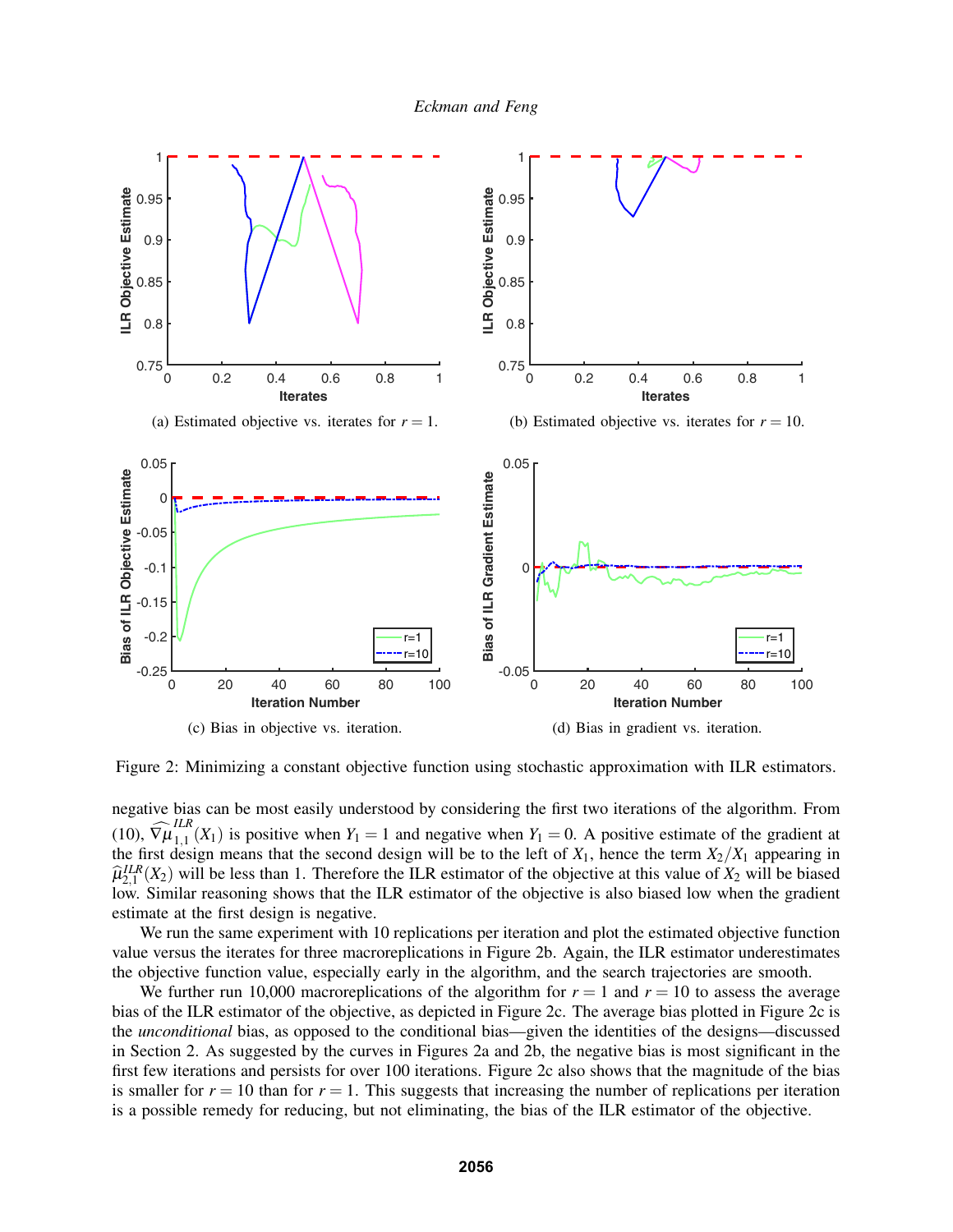The reason that the bias can be reduced by increasing the number of replications can be seen by again considering the first two iterations. For  $r = 1$ , a single output from the first design appears in  $\hat{\mu}_{2,1}^{ILR}(X_2)$  as either  $X_2/X_1$  or  $(1-X_2)/(1-X_1)$ , both of are less than 1, conditional on  $X_2$ . However, when  $r = 10$ , there are 10 terms of the form  $X_2/X_1$  or  $(1-X_2)/(1-X_1)$ , the average of which is now closer to 1, conditional on *X*2. In other words, with more replications per iteration, the average of the weighted outputs from the past designs tends to be less extreme.

We also plot the average bias of the ILR estimator of the gradient for  $r = 1$  and  $r = 10$  in Figure 2d. Given the symmetry of the problem, the ILR gradient estimate is likely unconditionally unbiased in this example, as indicated by the closeness of the two curves to the true value of zero.

#### 3.3 Minimizing a Quadratic Objective Function with Normally Distributed Random Samples

In this example, we consider a simple yet meaningful simulation optimization problem that involves minimizing a quadratic objective function with normally distributed random samples. This example is intended to resemble the situation in which a search is approaching the local optimum of a smooth objective function. We observe that the conditional dependence and bias of the ILR estimators of the gradient can inhibit the convergence of a gradient-based search.

For any design  $x \in \mathbb{R}$ , the corresponding random sample is normally distributed with mean x and known fixed variance  $\sigma^2$ , i.e.,  $Y|x \sim N(x, \sigma^2)$ . The simulation logic  $h: \mathscr{Y} \to \mathbb{R}$  is the quadratic function  $h(y) = y^2$ and the objective function is  $\mu(x) = \mathbb{E}[h(Y)|x] = \mathbb{E}[Y^2|x] = \sigma^2 + x^2$  with a global minimizer  $x^* = 0$ . We consider solving this problem with a gradient-based algorithm, by simulating random samples  $Y_n^{(1)}, \ldots, Y_n^{(r)}$ at each iterate  $X_n$  and then estimating the objective and gradient at the current iterate via the ILR estimators.

For a sampling design  $\tilde{x}$  and target design *x*, the likelihood ratio is  $f(y; x)/f(y; \tilde{x}) = \exp\left(\frac{\tilde{x}^2 - 2y(\tilde{x} - x) - x^2}{2\sigma^2}\right)$  $2\sigma^2$  $\big).$ Given the random samples  $Y_k^{(j)}$  $X_k^{(J)}$ ,  $j = 1, \ldots, r$ , at designs  $X_1, \ldots, X_n$ , the ILR estimators for the objective and the gradient at a design *x* are

$$
\widehat{\mu}_{n,r}^{ILR}(x) = \frac{1}{nr} \sum_{k=1}^{n} \sum_{j=1}^{r} \left(Y_k^{(j)}\right)^2 \exp\left(\frac{X_k^2 - 2Y_k^{(j)}(X_k - x) - x^2}{2\sigma^2}\right), \text{ and}
$$

$$
\widehat{\nabla\mu}_{n,r}^{ILR}(x) = \frac{1}{nr} \sum_{k=1}^{n} \sum_{j=1}^{r} \left(Y_k^{(j)}\right)^2 \exp\left(\frac{x_k^2 - 2Y_k^{(j)}(X_k - x) - x^2}{2\sigma^2}\right) \left(\frac{Y_k^{(j)} - x}{\sigma^2}\right).
$$
(11)

At the *k*th iterate  $X_k$ , the next design is  $X_{k+1} = X_k - \alpha_k \widehat{\nabla} \mu_{k,r}^{ILR}$  $\sum_{k,r}^{n}(X_k)$ , where a constant step size  $\alpha_k = 0.1$  is used in this example. A reason for using constant step size in this example is to examine whether the ILR gradient estimator accurately estimates the zero gradient at the minimizer  $x^* = 0$ . For simplicity, we use a fixed variance  $\sigma^2 = 1$  and initial design  $x_1 = -2$ .

We first run the above algorithm with 5 replications per iteration for 100 iterations. Figure 3a shows the estimated objective value versus the iterates for three macroreplications. The search trajectories shown in Figure 3a exhibit a tendency to overshoot the minimizer before looping back. In addition, the ILR estimator appears to underestimate the objective function when the search trajectory first approaches the minimizer. We also run the algorithm with 50 replications per iteration and observe that these issues disappear, as shown in Figure 3b.

In Figure 3c we plot the average (unconditional) bias of the ILR estimator of the objective throughout the search based on 10,000 macroreplications. For both  $r = 5$  and  $r = 50$ , there are two dips in the average bias: one during the first few iterations of the search and another during the iterations at which the search first approaches the minimizer. After the second dip, the bias of the ILR estimator of the objective shrinks. As was the case in Example 2, the magnitude of the bias decreases as the number of replications per iteration increases.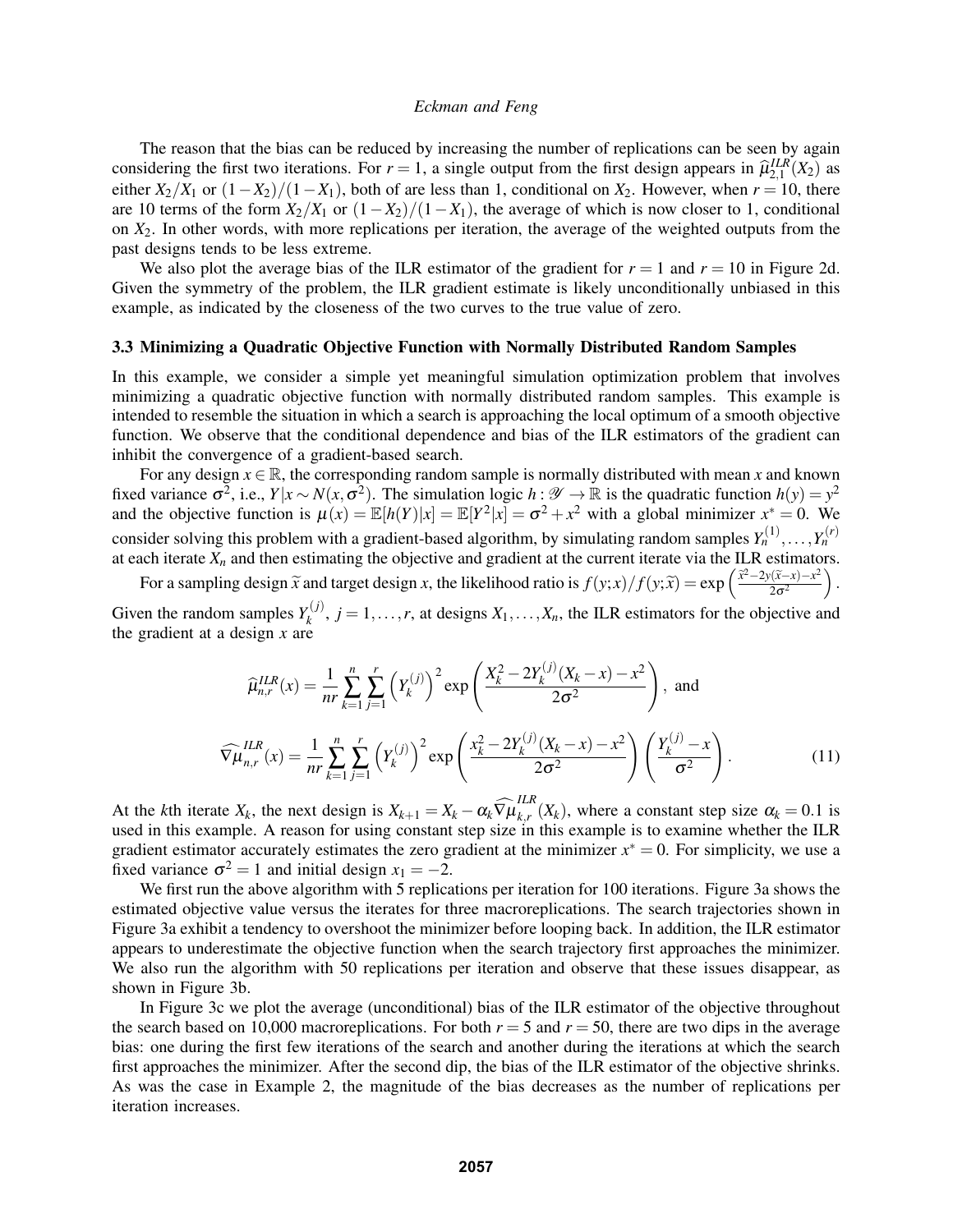

Figure 3: Minimizing a quadratic objective function using stochastic approximation with ILR estimators.

Figure 3d shows that the ILR gradient estimator initially overestimates the gradient, then underestimates it, before the bias eventually vanishes. For both  $r = 5$  and  $r = 50$ , the peak and valley in Figure 3d coincide with the two valleys in Figure 3c. This suggests that due to the similarity of the ILR estimators of the objective and gradient in (11), the magnitudes of the biases of the two estimators are greatest at the same times, but the directions can be different. The dip in the bias of the ILR gradient estimator explains how the algorithm can overshoot the minimizer because the gradient estimate is negative instead of zero, indicating further improvement to the right.

# 4 CONCLUSIONS

We have discussed how in a simulation optimization search, past simulation outputs are conditionally dependent given the visited designs, an aspect that may be easily overlooked when trying to leverage green simulation. As a consequence, green simulation estimators of the objective function and gradient are conditionally biased, as demonstrated by our analysis of likelihood ratio estimators. Through several simple examples, we showed how these properties of green simulation estimators can affect the behavior of gradient-based searches by changing the shape of a typical search trajectory and potentially hindering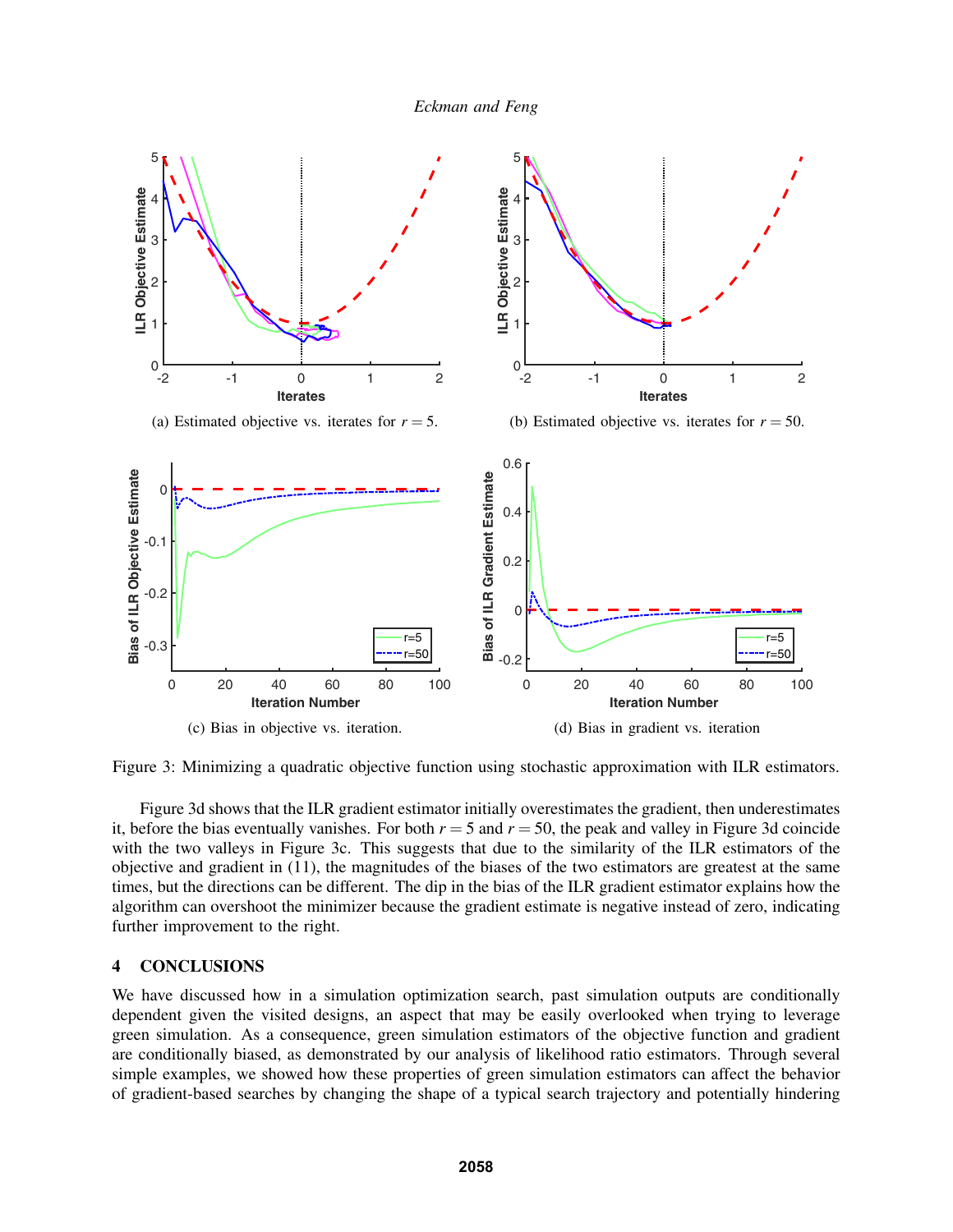the algorithm's convergence. It remains unknown just how significant these issues could be for practical simulation optimization problems or non-gradient-based searches. For this reason, we advise caution when considering whether to reuse past outputs within simulation optimization searches.

While common random numbers are frequently used in simulation optimization to reduce the variance of estimated differences in objective values, we believe that they would clash with green simulation estimators. In particular, common random numbers might further exaggerate the bias of the green LR estimators.

Another future research direction is to study how green simulation stochastic kriging estimators can be used in simulation optimization. In stochastic kriging, a metamodel is constructed from the outputs of a fixed set of designs, but in green simulation optimization, the set of designs grows over time as new designs are evaluated and the model is updated. The identities of new designs would depend on the metamodel fitted from the previous outputs, possibly adding a conditional bias to the metamodel.

## ACKNOWLEDGMENTS

This work is supported by the National Science Foundation under grant DGE–1650441. We thank Shane Henderson for helpful discussions and three anonymous reviewers for their careful reading of our manuscript and their many insightful comments and suggestions.

### **REFERENCES**

- Aarts, E., and J. Korst. 1989. *Simulated Annealing and Boltzmann Machines: A Stochastic Approach to Combinatorial Optimization and Neural Computing*. Chichester, England: John Wiley & Sons Inc.
- Ankenman, B., B. L. Nelson, and J. Staum. 2010. "Stochastic Kriging for Simulation Metamodeling". *Operations Research* 58(2):371–382.
- Barton, R. R., B. L. Nelson, and W. Xie. 2013. "Quantifying Input Uncertainty via Simulation Confidence Intervals". *INFORMS Journal on Computing* 26(1):74–87.
- Bugallo, M. F., V. Elvira, L. Martino, D. Luengo, J. Miguez, and P. M. Djuric. 2017. "Adaptive Importance Sampling: The Past, the Present, and the Future". *IEEE Signal Processing Magazine* 34(4):60–79.
- Eckman, D. J., and S. G. Henderson. 2018. "Reusing Search Data in Ranking and Selection: What Could Possibly GoWrong?".*ACM Transactions on Modeling and Computer Simulation (TOMACS)* 28(3):18:1– 18:15.
- Feng, M., and J. Staum. 2017. "Green Simulation: Reusing the Output of Repeated Experiments". *ACM Transactions on Modeling and Computer Simulation (TOMACS)* 27(4):23:1–23:28.
- Fu, M. 2015. "Stochastic Gradient Estimation". In *Handbook of Simulation Optimization*, edited by M. Fu, Chapter 5, 105–147. New York, New York: Springer.
- Glasserman, P., and X. Xu. 2014. "Robust Risk Measurement and Model Risk". *Quantitative Finance* 14(1):29–58.
- Hesterberg, T. 1988. *Advances in Importance Sampling*. Ph. D. thesis, Stanford University, Stanford, California.
- Hesterberg, T. 1995. "Weighted Average Importance Sampling and Defensive Mixture Distributions". *Technometrics* 37(2):185–194.
- Hu, J. 2015. "Model-Based Stochastic Search Methods". In *Handbook of Simulation Optimization*, edited by M. Fu, Chapter 12, 319–340. New York, New York: Springer.
- Kirkpatrick, S., C. D. Gelatt, and M. P. Vecchi. 1983. "Optimization by Simulated Annealing". *Science* 220(4598):671–680.
- Kleijnen, J. P., and R. Y. Rubinstein. 1996. "Optimization and Sensitivity Analysis of Computer Simulation Models by the Score Function Method". *European Journal of Operational Research* 88(3):413–427.
- L'Ecuyer, P. 1990. "A Unified View of the IPA, SF, and LR Gradient Estimation Techniques". *Management Science* 36(11):1364–1383.